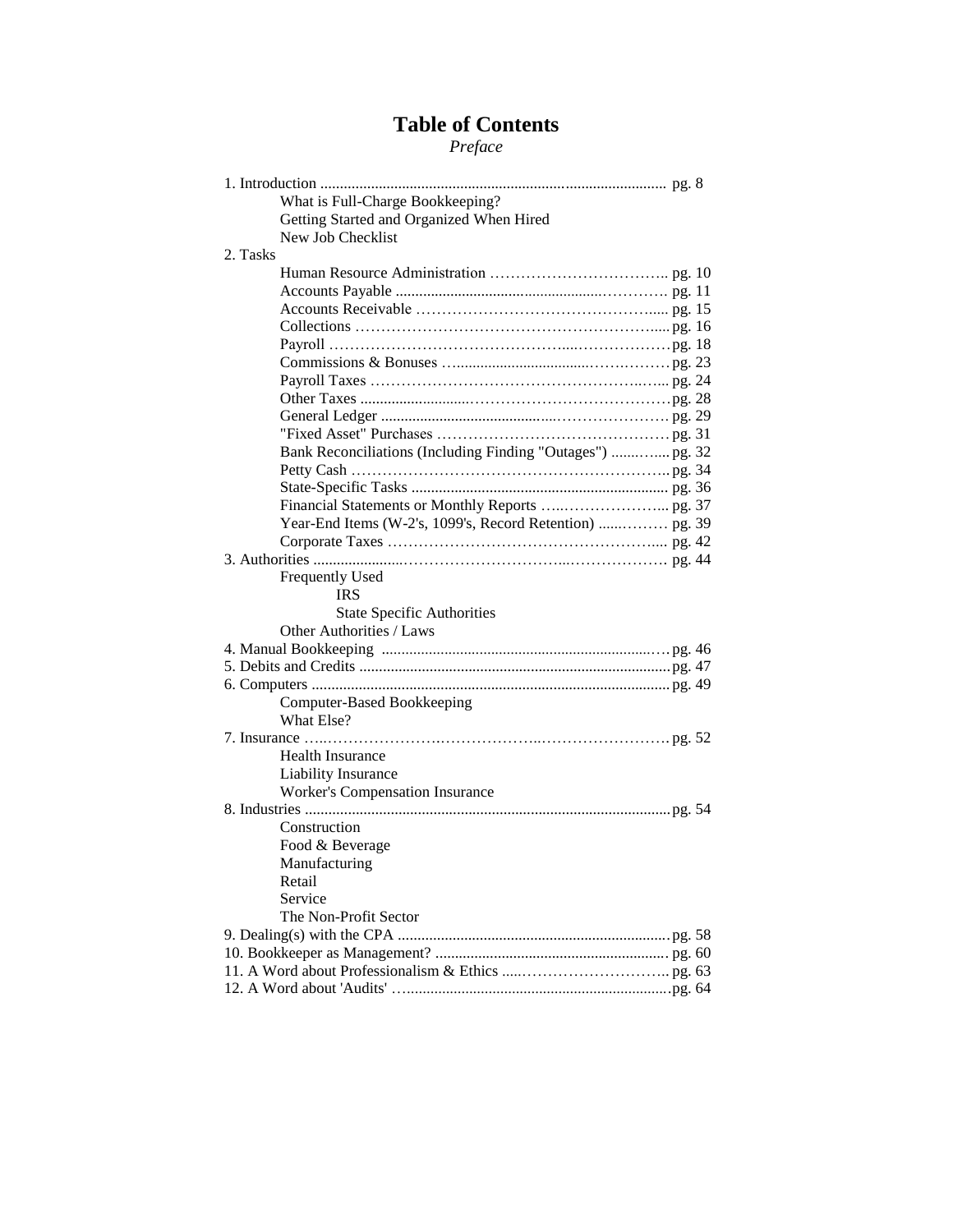# **Table of Contents (continued)**

| Relationship Between Financial Statements and   |
|-------------------------------------------------|
|                                                 |
|                                                 |
|                                                 |
|                                                 |
|                                                 |
|                                                 |
|                                                 |
|                                                 |
| HR - Employee Update Information Form  pg. 86   |
| HR - Employee Request for Time Off Form  pg. 87 |
|                                                 |
|                                                 |
|                                                 |
|                                                 |
|                                                 |
|                                                 |
|                                                 |
|                                                 |
|                                                 |
|                                                 |
|                                                 |
|                                                 |
|                                                 |
|                                                 |
|                                                 |
|                                                 |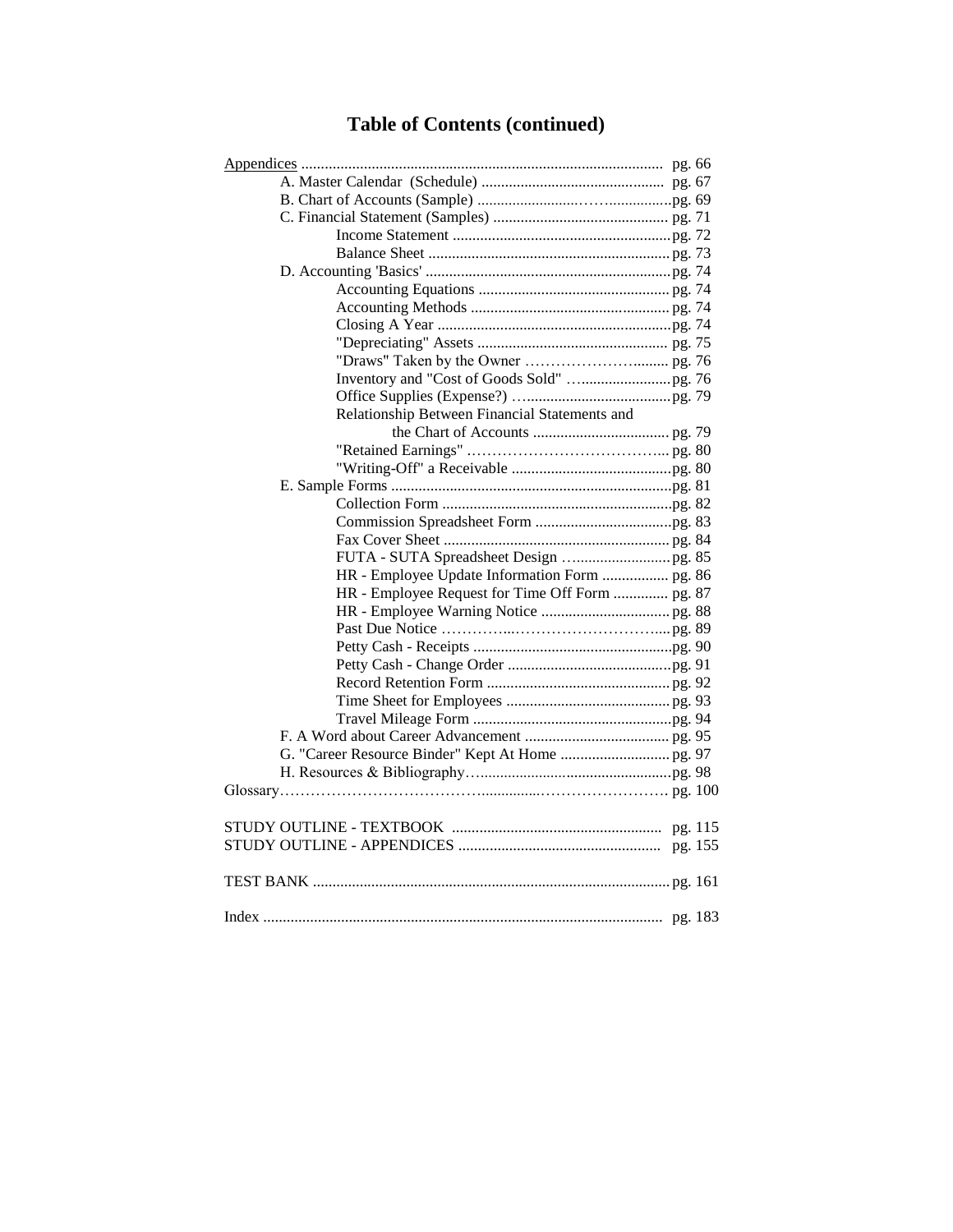### **STUDY OUTLINE**

#### **Preface**

You might think that covering a 110 page text in a semester is challenging. But, if you break it down via an outline, with approximately one bullet point per paragraph, the task becomes more manageable. In fact, most chapters or tasks I cover in a one-page outline. For chapters longer than the one-page outline, I leave two or more days to study. To proceed, you should first spend ~15-20 minutes reading the associated chapter/pages in the book. For instance, since I've divided the "Accounts Payable" chapter into two classes, you should read approximately half of that chapter. Next, spend ~10-15 minutes reviewing the bullet points (for that chapter / those pages) in the Study Outline. And, finally, spend another 10-15 minutes reviewing the associated Questions and Answers ( $Q & A$ ) in the Test Bank, that follows the Study Outline. Spending three classes per week (35-50 minutes per class), you will finish 38 classes in less than 13 weeks.

In June/July 2015, I introduced the FCB Certification Program. The material in the Appendices are subject to testing on the certification exam. So, I have outlined what you need to know, after Class 38. There are four outline pages, covering the Appendices - which should present less than a week of additional study material.

### Class 1: Ch. 1 - Introduction, Ch. 2 - Tasks > Human Resource Administration ............... pg. 117 Class 2: Ch. 2 - Tasks > Accounts Payable ......................................................................... pg. 118 Class 3: Ch. 2 - Tasks > Accounts Payable ......................................................................... pg. 119 Class 4: Ch. 2 - Tasks > Accounts Receivable ……...........................…..………………... pg. 120 Class 5: Ch. 2 - Tasks > Collections ……..........................…………..………………….... pg. 121 Class 6: Ch. 2 - Tasks > Payroll ….……...........................…………..…………….……... pg. 122 Class 7: Ch. 2 - Tasks > Payroll ….……...........................…………..…………….……... pg. 123 Class 8: Ch. 2 - Tasks > Commissions & Bonuses ............................................................. pg. 124 Class 9: Ch. 2 - Tasks > Payroll Taxes ………………..........................…………....……. pg. 125 Class 10: Ch. 2 - Tasks > Other Taxes .....................................................…………...…… pg. 126 Class 11: Ch. 5\* - Debits and Credits .................................................................................. pg. 127 Class 12: Ch. 5\* - Debits and Credits .................................................................................. pg. 128 Class 13: Ch. 2 - Tasks > General Ledger .......................................................................… pg. 129 Class 14: Ch. 2 - Tasks > General Ledger, Fixed Assets ................................................… pg. 130 Class 15: Ch. 2 - Tasks > Bank Reconciliations ............................….................................. pg. 131 Class 16: Ch. 2 - Tasks > Petty Cash ..…….........................……………………………… pg. 132 Class 17: Ch. 2 - Tasks > State-Specific Tasks ................................................................... pg. 133 Class 18: Ch. 2 - Tasks > Financial Statements or Monthly Reports .................................. pg. 134 Class 19: Ch. 2 - Tasks > Financial Statements or Monthly Reports .................................. pg. 135 Class 20: Ch. 2 - Tasks > Year-End Items .....…........................……................................. pg. 136 Class 21: Ch. 2 - Tasks > Year-End Items .....…........................……................................. pg. 137 Class 22: Ch. 2 - Tasks > Corporate Taxes ….……..........................……………...……... pg. 138 Class 23: Ch. 3 - Authorities ................................................…………………………...… pg. 139 Class 24: Ch. 4 - Manual Bookkeeping ............................................................................... pg. 140 Class 25: Ch. 6\* - Computers .............................................................................................. pg. 141 Class 26: Ch. 6\* - Computers .............................................................................................. pg. 142 Class 27: Ch. 7 - Insurance ..……………............................………………………..…….. pg. 143 Class 28: Ch. 7 - Insurance ..……………............................………………………..…….. pg. 144 Class 29: Ch. 8 - Industries .................................................................................................. pg. 145 Class 30: Ch. 8 - Industries .................................................................................................. pg. 146 Class 31: Ch. 8 - Industries .................................................................................................. pg. 147 Class 32: Ch. 8 - Industries .................................................................................................. pg. 148 Class 33: Ch. 9 - Dealing(s) with the CPA .......................................................................... pg. 149 Class 34: Ch. 10 - Bookkeeper as Management? ................................................................ pg. 150 Class 35: Ch. 10 - Bookkeeper as Management? ................................................................ pg. 151 Class 36: Ch. 11 - A Word about Professionalism & Ethics .….......................................... pg. 152 Class 37: Ch. 12 - A Word about 'Audits' ........................................................................... pg. 153 Class 38: Ch. 12 - A Word about 'Audits' ........................................................................... pg. 154 Study Outline for Appendices (Certification Exam Material) ............................................ pg. 155

#### **Table of Contents & Suggested Schedule**

\* Note: *Chapter 5 - Debits and Credits* is purposefully out of sequence to provide that information when needed.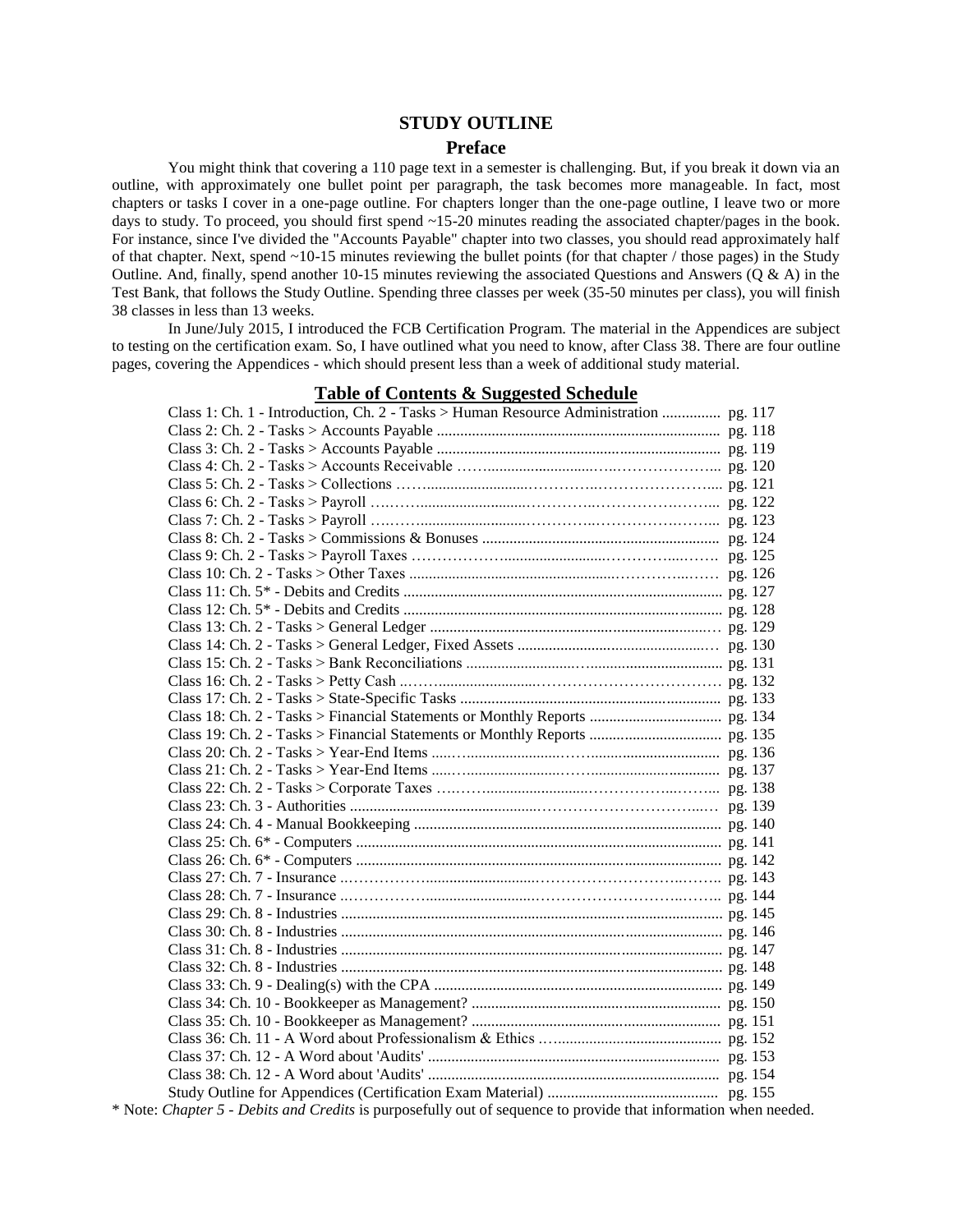# **Chapter 1 - Introduction**

- *What is a "Full-Charge" Bookkeeper?*
	- $\circ$  One who performs all of the bookkeeping tasks of any small business, including payroll taxes and monthly financial statements, with little or no supervision.
	- o The only exception is corporate taxes which are typically outsourced to a CPA.
- $\triangleright$  The scope of this course is to cover:
	- o Profit-sector businesses (non-profit organizations are another subject).
	- o All *federal* laws/taxes associated with bookkeeping.
	- o The majority of the different state laws/taxes you'll run into.
- $\triangleright$  How to Get Started, When Hired:
	- o Questions to Clarify / Defining the Position:
		- What exactly will I be responsible for (any tasks that will be outsourced)?
		- Are there any areas that need more urgent attention?
	- o Getting Started:
		- Make a list of current employees to be prepared for your first payroll.
		- Human resource files: contain Forms W-4  $&$  I-9 (both required by law).
		- Get a handle on the company bills, and then the company receivables.
	- o Damage Control?
		- Was the bookkeeper's position vacant for long before you arrived?
		- If so, have all payroll tax reports been filed, any "shut-off notices"?
- After Getting Started (Above) Review the "New Job Checklist" at the end of Chapter 1.
- $\triangleright$  Filing System:
	- o Are bookkeeper's file drawers organized well enough?
	- o File drawer organization typically includes the following:
		- 1 or 2 drawers for Accounts Payable (Paid separate from Unpaid).
		- 1 or 2 drawers for Accounts Receivable (Paid separate from Unpaid).
		- A drawer for Payroll Timesheets, Payroll Tax Reports & Monthly Reports

--------------------------------------------------------------------------------

# **Chapter 2 - Tasks > Human Resource Administration**

- $\triangleright$  Why Human Resource Administration for the Bookkeeper?
	- o Small companies have few or no other administrative personnel.
	- o You will need information from Form W-4 for payroll.
	- o Form I-9 tells you that person is legal to work in the United States.
- $\triangleright$  How should the Human Resource files be organized?
	- o Terminated employees' files separated from active employees' files.
	- o Both sections alphabetized by employees' last names.

--------------------------------------------------------------------------------